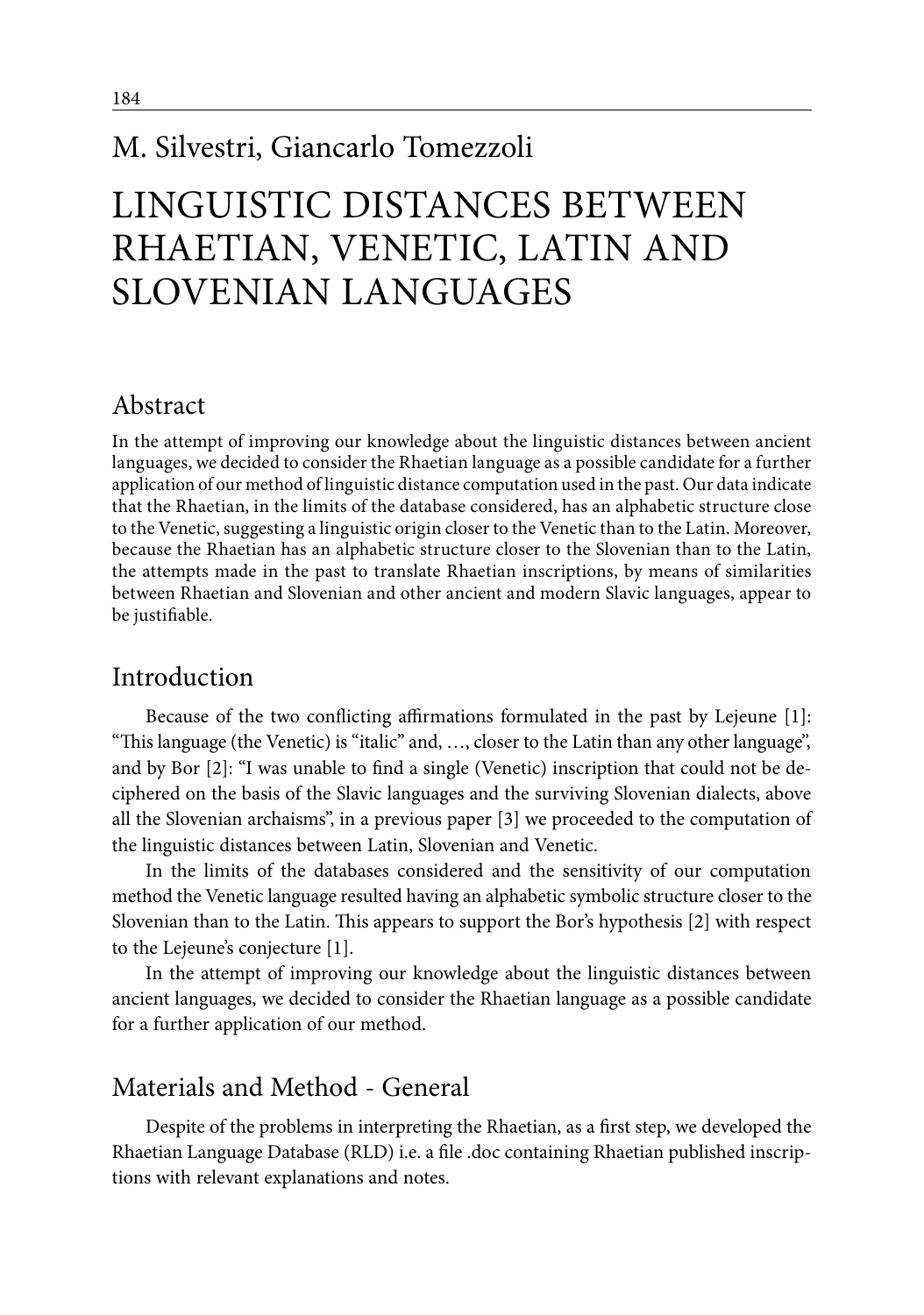As a second step, we derived a corresponding file .txt, to be used for the language distance computations.

As a third step, by applying the word processor Ultraedit to the .txt file so obtained, each alphabetic symbol in the inscriptions of the RLD has been counted and the corresponding frequency value has been put in a column of an Excel file.

As a fourth step, by observing that several Rhaetian alphabetic symbols probably had the same or similar phonetic value and in order to permit, as far as possible, a 1 to 1 correspondence between the alphabetic symbols of the RLD and those in the Latin Language Database (LLD), the Slovenian Database (SLD) and the Venetic Language Database (VLD), the alphabetic symbols of the RLD, where possible, have been aggregated.

As a fifth step, the frequencies of the aggregated alphabetic symbols in the RLD, LLD, SLD and VLD have been represented in form of histograms, to show similarities and differences.

As the sixth step, on the basis of the frequencies of the alphabetic symbols, the average alphabetic coordinates for the Rhaetian (X-rha, Y-rha) have been calculated and the corresponding point represented together with the representative points of the Latin, Slovenian and Venetic for considerations.

### Computations and Results - Details

Our linguistic distances computation method, based on the Pythagorean Linguistic Distance, and the databases we used: the Latin Language Database (LLD), the Slovenian Language Database (SLD) and the Venetic Language Database (VLD), are fully described in said our previous paper [3].

The main problems in interpreting the Rhaetian are:

- 1) The relatively small number of inscriptions: 224, collected by Schumacher [4], many time short, broken and incomplete;
- 2) The continuous graphics ("continuum") of the inscriptions, i.e. the lack of separation of the words;
- 3) The unknown meaning of the punctuation signs, cf. Lejeune [1] and Vetter [5], in the inscriptions;
- 4) Unknown possible pronunciation rules;
- 5) Local phonetic and alphabetic peculiarities; cf. the San Zeno, Bolzano, Magré alphabets;
- 6) Possible linguistic and alphabetic modifications of the Rhaetian in the period covered by the inscriptions.

With all of the above-mentioned concerns in mind; in the first step, we developed the Rhaetian Language Database (RLD) i.e. a file .doc containing all the inscriptions published and revised by S. Schumacher [4] and many of his explanations and notes.

In the second step, we derived a file .txt, to be used for the language distance computations, containing all said inscriptions, transliterated according to the following premises based on the principles used by Schumacher [4]: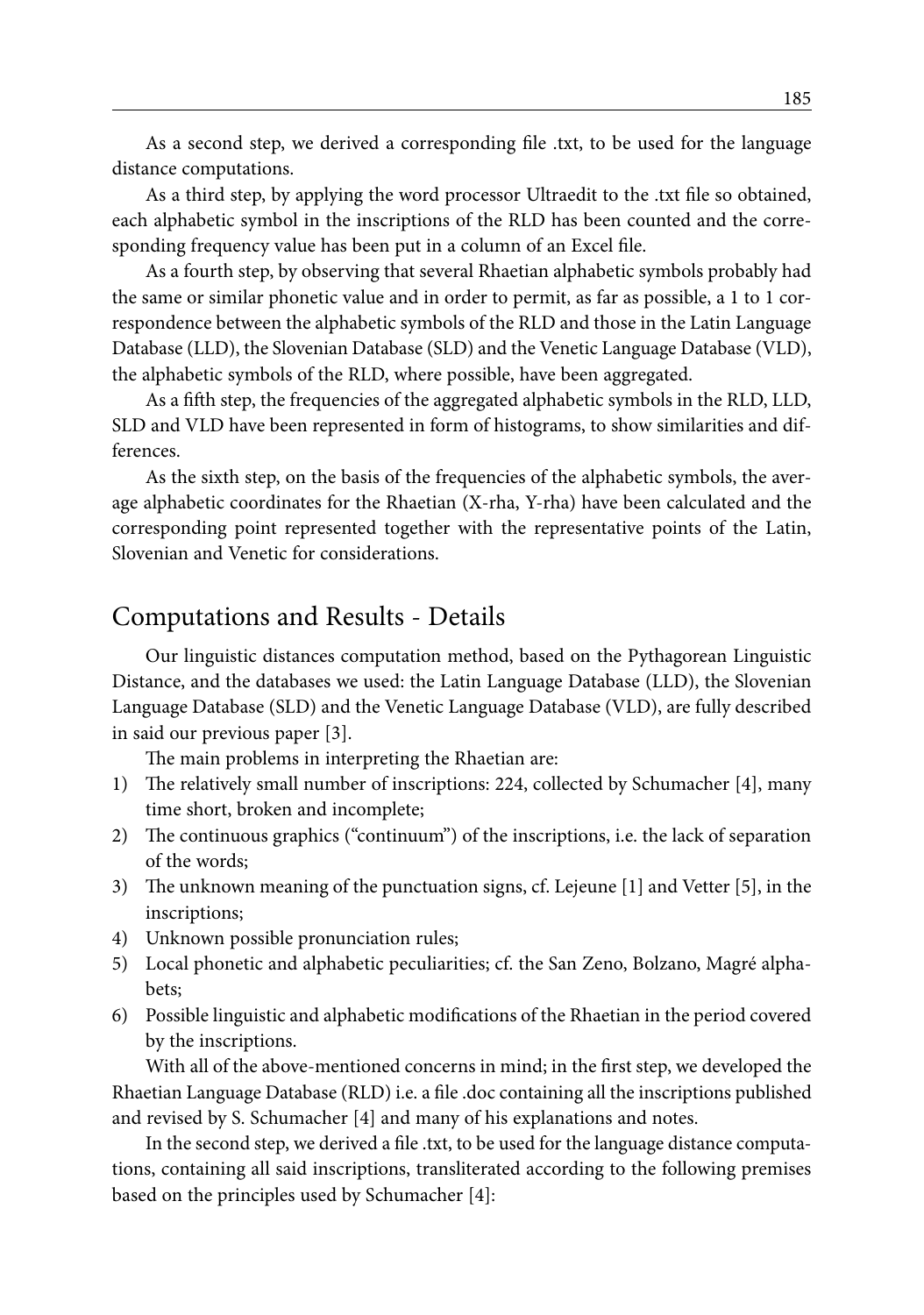**a)** So-called "dental signs":

- 1. the so-called "Etruscan" t is transliterated as t1;
- 2. the "St. Andrew-cross" t is transliterated as t2;
- 3. where no decision is to be taken about t1 and t2, the letter is transliterated as t0;
- 4. the sign comprising a vertical line crossed by two inclined lines in the inscriptions of Steinberg is transliterated as t3;
- 5. the sign comprising an inclined line crossed by two inclined lines in the inscriptions of Magré (PID 243/MA-23) is transliterated as z as well as the sign comprising a vertical line crossed by two inclined lines in the inscriptions of Castelrotto (VR-4);
- 6. the sign  $\chi$  is transliterated as X1;
- 7. the sign  $\varphi$  is transliterated as X2;
- 8. the sign ś is transliterated as X3;
- 9. the sign  $θ$  is transliterated as X4.
- 10. the "arrow sign" of the alphabet of Bolzano which can be assumed to correspond to t2śi, cf. [4], p. 311, is transliterated as t2X3i;
- 11. the "three angles sign" of the alphabet of Magré which can be assumed to corresponds too to t2śi, cf. [4], p. 311, is transliterated as t2X3i ;
- 12. the stroke sign with a dot at the top present in some inscription which can be assumed to corresponds too to t2śi, cf. [4] p. 307, is transliterated as t2X3i .

#### **b)** p and l:

1. p is assumed when the "hook" is directed against the orientation of the inscription;

2. l is assumed when the "hook" is directed down in the inscription;

3. from 1. and 2. follows that when a sign is not in opposition to other signs, it could be read as p or l. In this case it will be transliterated as p/l;

- **c)** In Magré and in the inscriptions from Castelrotto (VR-4) there is a sign that seems close to r, but that it could also be p; because p in all inscriptions from Magré and the inscriptions from Castelrotto would be absent, it is transliterated as r2/p;
- **d)** The different representations of a, h, χ, u, have not been taken into consideration;
- **e)** The transliteration x and = have the following meanings:

1. a sign that cannot be transliterated;

2. a sign that can be recognised but cannot be associated with a sign in the known alphabets.

For these reasons the alphabetic symbol x has not been taken in consideration in our computation.

- **f)** Variations: when a sign has two possible interpretations, it is represented, for example, by a group like a/u;
- **g)** Additional signs:

**?]** lacuna at the begin of an inscription;

**[?** lacuna at the end of an inscription; the question mark indicates that it is unclear whether in the lacuna there are other signs;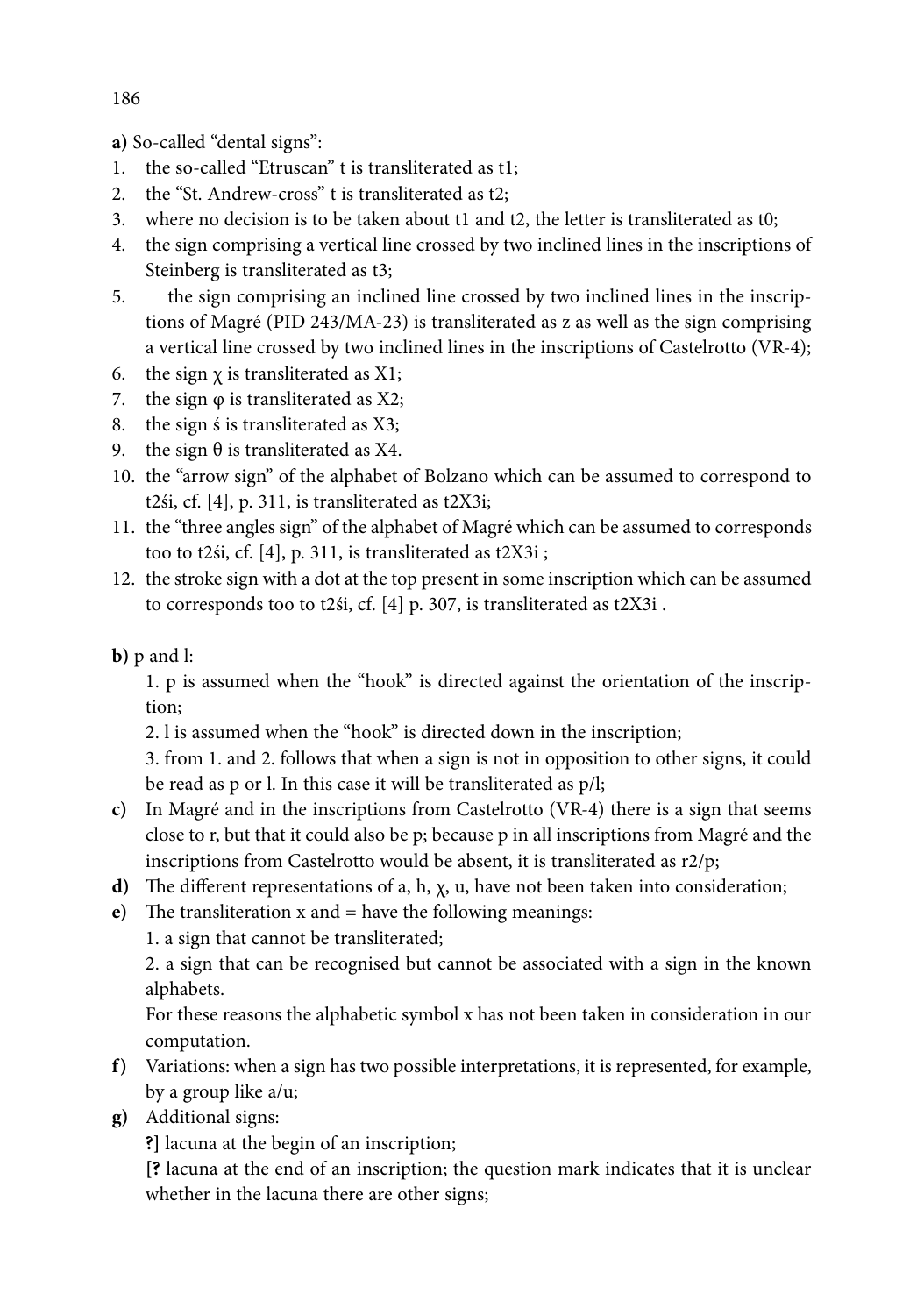**[e]** lacuna of the width of a letter which is supposed to be e;

[x?] lacuna of the width of a sign, if, after a first sign which cannot be transliterated or cannot be associated transliterated with a sign in the known alphabets, there is another unclear sign;

[xx? inside or at the border of a lacuna are the vestiges of at least two signs which cannot be or cannot be associated with a sign in the known alphabets;

[?] lacuna of the width of a sign; if a sign in the lacuna is unclear;

[x] lacuna of the width of a sign, which cannot be transliterated or cannot be associated with a sign in the known alphabets;

[.] the sign in the lacuna is supposed to be a punctuation sign.

Only transliterations like e have been taken in consideration in our computation.

**h)** Characters:

1. The personal comments by Schumacher [4] in many inscriptions, i.e.: (characters not sure) or (decorative signs), have not been retained;

2. Punctuation is indicated as points  $(·, : )$  in the inscription transliteration.

In the third step, by applying the word processor Ultraedit to the .txt file so obtained, each alphabetic symbol: a, b, c, ..., t0, ... t3, ...,  $X1$ , ...,  $X4$ , y, z, in the inscriptions has been counted and the corresponding frequency value has been put in a column of an Excel file.

In the fourth step, by observing that several alphabetic symbols probably had the same or similar phonetic value and in order to permit, as far as possible, a 1 to 1 correspondence between the alphabetic symbols of the RLD and those in the LLD, the SLD and the VLD, the alphabetic symbols have been aggregated according to the following principles derived from [4]:

- t0, t1, t2, t3, θ have been aggregated as t;

- φ has been aggregated as b;

- χ has been aggregated as g;

- s and ś have been aggregated as s.

The aggregated alphabetic symbols and their corresponding frequency values have been placed in two dedicated columns in said Excel file

In the fifth step, the frequencies of the aggregated alphabetic symbols values of the RLD, LLD, SLD and VLD have been represented in form of histograms (cf. Figures 1-3).

Figures 1-3, in the limit of the set of inscription in the RLD, show that the alphabetic symbols c, d and f are absent in Rhaetian and the o symbol has a very low frequency (0.21) with respect to the corresponding o symbol in Latin (5.72), Slovenian (7.74) and Venetic (11.30).

In the sixth step, on the basis of the frequencies of the alphabetic symbols, the average alphabetic coordinates for the Rhaetian  $(X-rha = 4.1, Y-rha = 1,53)$  have been calculated and the point representative of the Rhaetian has been inserted in Figure 4 together with the representative points of the Venetic, Slovenian and Latin.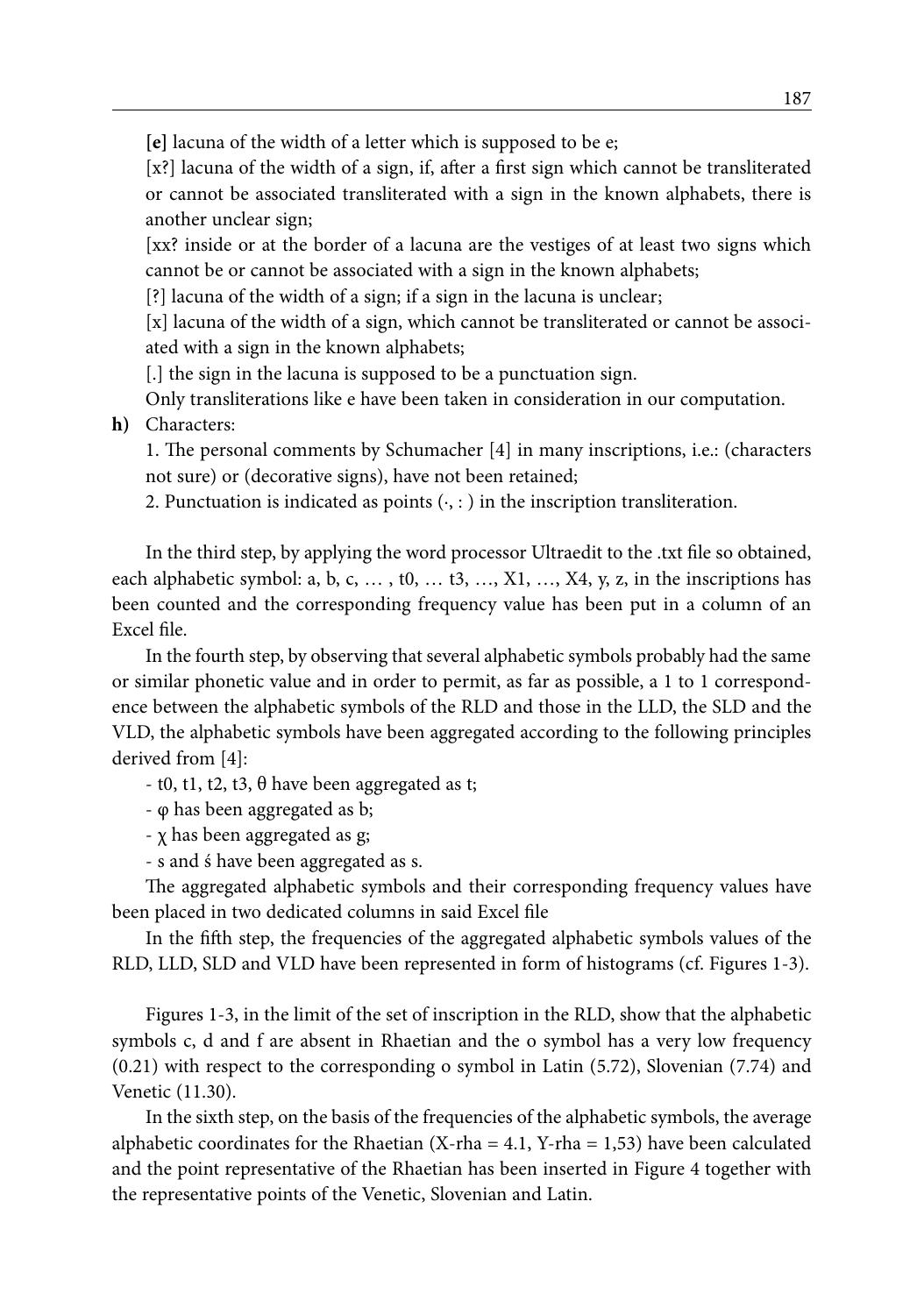

*Figure 3. Aggregated alphabetic symbolic values for the VLD and RLD*

All the details of the calculation method and the resulting average alphabetic coordinates for the Venetic (X-ven = 3.8, Y-ven = 1.46), the Slovenian (X-slo = 2.0, Y-slo = 1.31) and the Latin  $(X$ -lat = 0.0, Y-lat = 0.0) assumed as reference, are described in our previous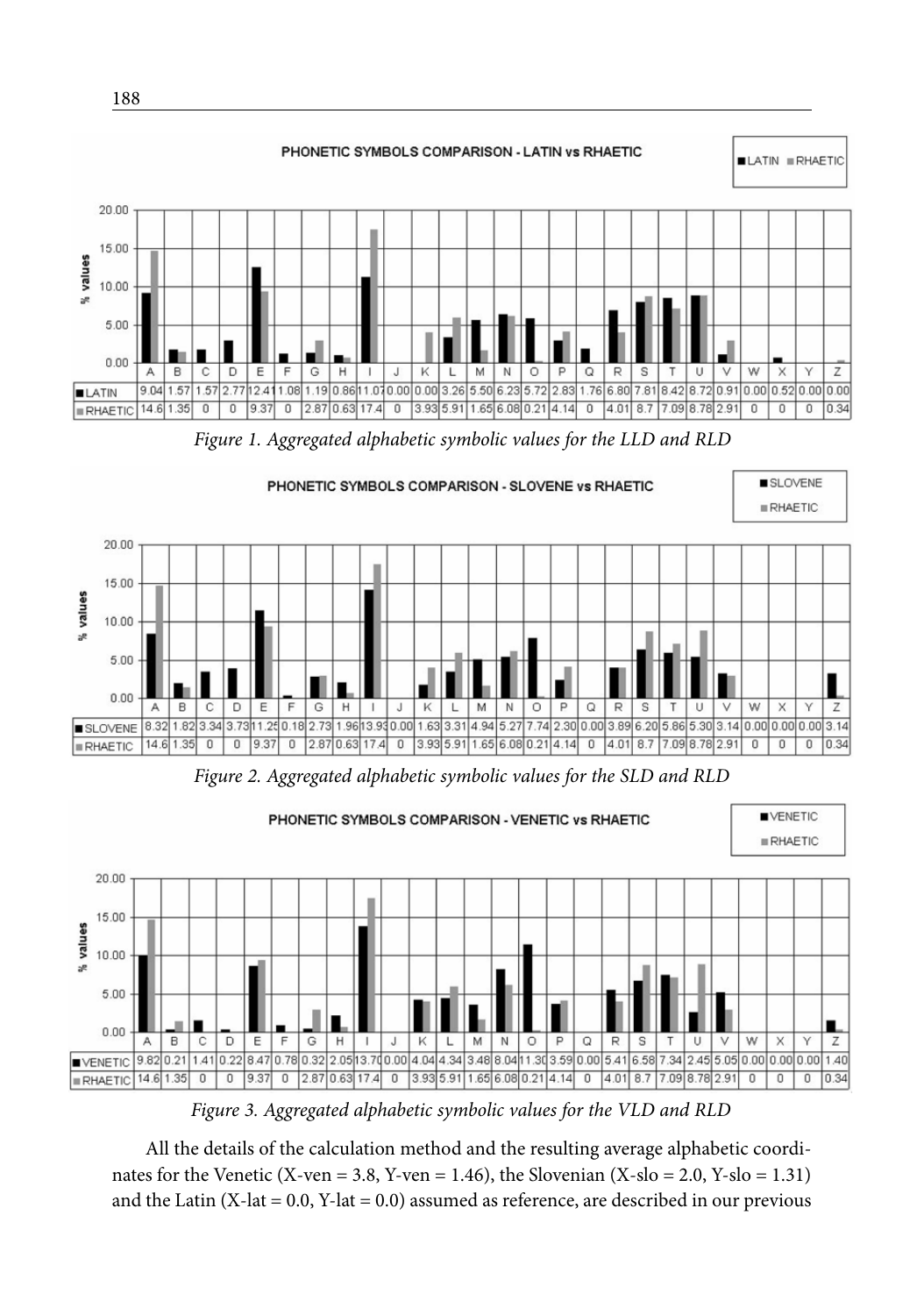

*Figure 4. The Average Phonetic Distance between Rhaetian, Venetic, Slovene, and Latin*

paper [3]. Surprisingly, as shown in Figure 4, despite of the differences mentioned above, the Rhaetian results to have an alphabetic structure close to the Venetic.

As the seventh step, the Pythagorean Linguistic Distances, see [3], between Venetic, Latin, Slovenian and Rhaetian have been calculated and summarised in Table 1, which corrects and supersedes Table 1 in [3].

| Lat. |      |      |          |          |
|------|------|------|----------|----------|
| Ven. | 4.1  | 0    |          |          |
| Slo. | 2.4  | 1.81 | $\theta$ |          |
| Rha. | 4.4  | 0.27 | 2.1      | $\theta$ |
|      | Lat. | Ven. | Slo.     | Rha.     |

Table 1. Pythagorean Linguistic Distance between Latin, Slovene, and Venetic language

### Conclusion

Figure 3 and Table 1 indicate that the Rhaetian, in the limits of the database considered, has an alphabetic structure close to the Venetic, suggesting a linguisic origin closer to the Venetic than to the Latin. Moreover, because the Rhaetian results to have an alphabetic structure closer to the Slovenian than to the Latin, they appear justifiable the attempts made in the past [6-9] to translate Rhaetian inscriptions by means of apparent similarities between Rhaetian and Slovenian and other ancient and modern Slavic languages.